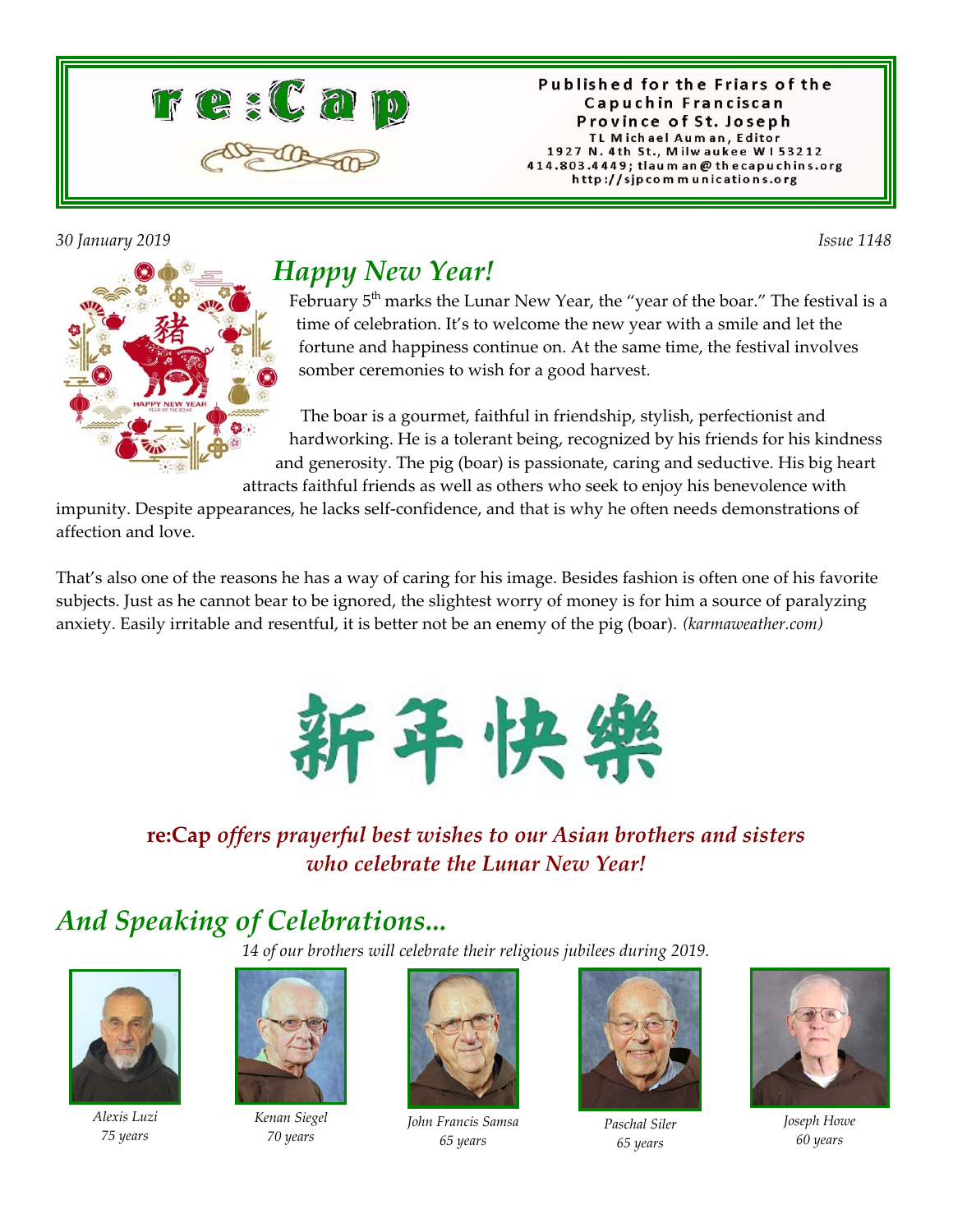

*Paul Craig 60 years*



*Thomas Hill 60 years*



*Oliver Bambenek 60 years*



*Keith Clark 60 years*



*Augustine Cops 60 years*



*Benjamin Markwell 60 years*



*Gerald Pehler 50 years*





*Larry LaCross 50 years*



*Jerry Smith 40 years*

### **re:Cap** *offers prayerful best wishes to our celebrating brothers. The province will honor our jubilarians this summer at St. Lawrence Community in Mt. Calvary WI.*

## *Barb Augenstein Feted upon Retirement*



*Jack and Barb Augenstein in 2014*

Barb Augenstein has served at St. Benedict Parish in Milwaukee for over 24 years, first brought into the office by Michael Sullivan when he was pastor. She has served with numerous friars during that time, and provided invaluable service to the people at St. Benedict. Barb retired recently.

On Sunday, January  $20<sup>th</sup>$ , the St. Benedict Community expressed its thanks to Barb Augenstein for her years of service as administrator of St. Benedict the Moor Parish. After Sunday Mass that honored her and her husband, Jack, the parish hosted a luncheon during which Barb was presented with gifts and words of thanks. A number of Capuchins

who have known Barb over the years were able to attend the celebration as well.

Barb and her husband have moved to smaller quarters in Wauwatosa, but will continue to be members of the parish. The parish and the Capuchin friars offer their prayers and best wishes to Barb for her faithful service over the years!

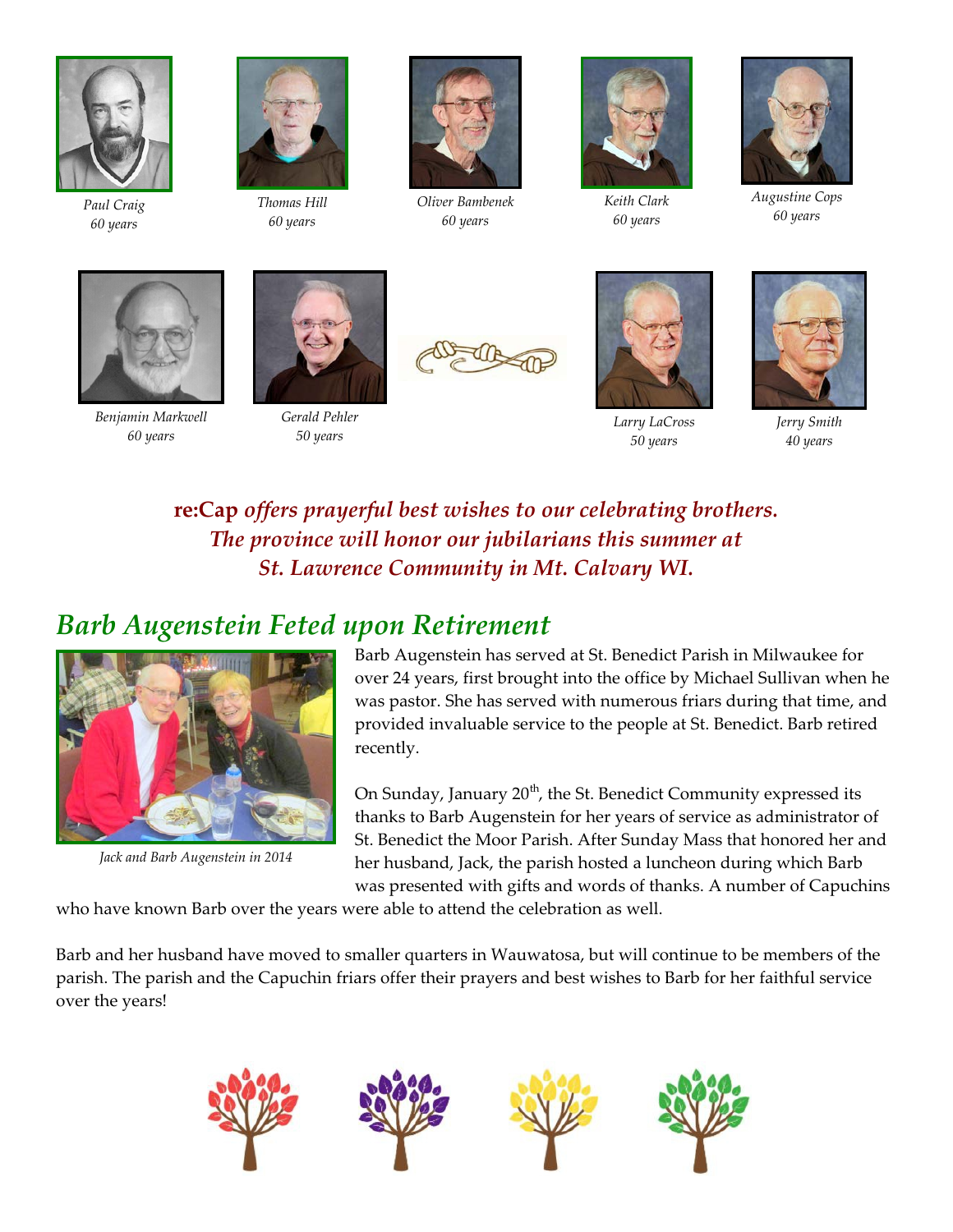

Black History Month is a holiday celebrated every February in the U.S. and Canada, and in October in the U.K. It's an important month for remembering important people, events and achievements of African diaspora.

Black History Month can be traced all the way back to September of 1915. In that year, historian Carter G. Woodson and minister Jesse E. Moorland founded the Association for the Study of Negro Life and History – also known as the ASNLH. This organization was dedicated to researching and promoting the achievements of not only black Americans but all prominent people of



African descent. This group would go on to sponsor a National Negro History Week in 1926. The month of February was chosen because the birthdays of both Abraham Lincoln and Frederick Douglass are in that month. After learning of this week dedicated to the achievements of black Americans, many communities around the country began to organize local celebrations.

Although it didn't immediately catch on, over the years many different cities all across the country began to recognize Negro History Week. This continued all the way into the late 1960s when Negro History Week was transformed by the Civil Rights Movement into Black History Month. However, it wasn't until 1976 that Black History Month would be officially recognized by the federal government. Ever since then, every American president has designated the month of February as Black History Month.

If you're looking for a way to celebrate Black History Month, consider reading the recently published *Breaking White Supremacy*, by Gary Dorrien. In her *National Catholic Reporter* review, Diana Hayes says that "this massive, thoroughly researched work expands on an assertion first made in an earlier work, *The New Abolition: W.E.B. Du Bois and the Black Social Gospel.* In that work, he looked the founders of the black social gospel movement, ministers like Reverdy C. Ransom, Henry McNeal Turner and Richard Wright (all three of the African Methodist Episcopal Church) and Alexander Crummell (Episcopal), as well as activist women such as Nannie Helen Burroughs and Ida B. Wells-Barnett."

Dorrien writes, "Black social gospel leaders worked hard at building communities of resistance; they operated in the intertwined spheres of religious communities and movement politics, and they focused on racial justice."

"This work," says Hayes, "reveals how the black social gospel movement was kept alive and passed on, serving as a creative source and foundation for the ministry of King. As Dorrien further notes, 'By 1995 I had a strong conviction that scholarship on the black freedom movements, progressive Christianity, and U.S. American history wrongly overlooked the very existence of the black social gospel tradition, let alone its immense importance.'"